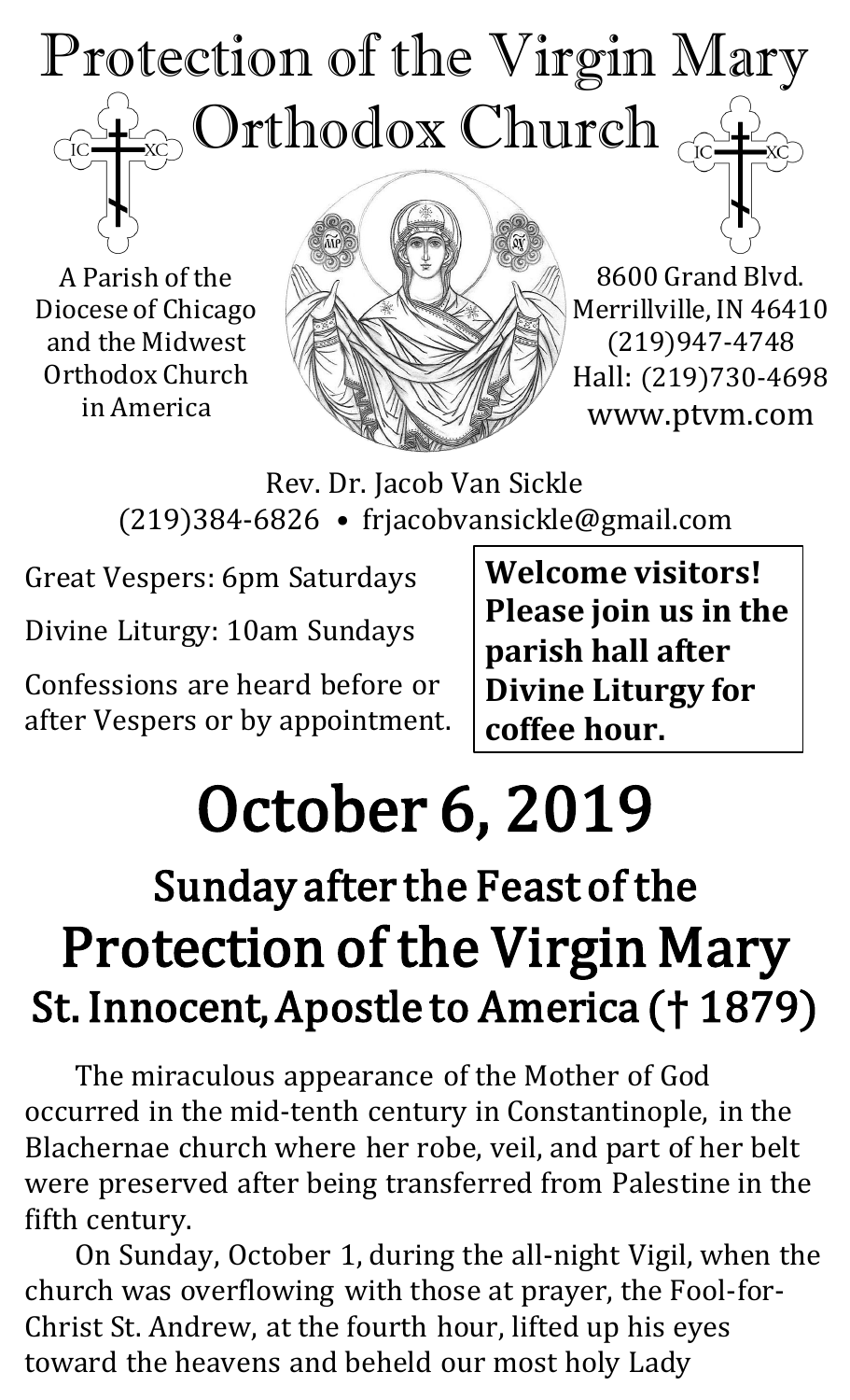Theotokos coming through the air, resplendent with heavenly light and surrounded by an assembly of the Saints. On bended knees the most holy Virgin tearfully prayed for Christians for a long time. Then, coming near the bishop's throne, she continued her prayer.

After completing her prayer, she took her veil and spread it over the people praying in church, protecting them from enemies both visible and invisible. The most holy Lady Theotokos was resplendent with heavenly glory, and the protecting veil in her hands gleamed "more than the rays of the sun." St. Andrew gazed trembling at the miraculous vision, and he asked his disciple, the blessed Epiphanius standing beside him, "Do you see, brother, the Holy Theotokos, praying for all the world?" Epiphanius answered, "I do see, holy father, and I am in awe."

The ever-blessed Mother of God implored the Lord Jesus Christ to accept the prayers of all the people calling on His most holy Name, and to respond speedily to her intercession: "O Heavenly King, accept all those who pray to You and call on my name for help."

# HYMNS OF THE DAY

#### Tone 7 – Resurrectional Troparion

By Your Cross You destroyed death. To the thief You opened Paradise. For the Myrrhbearers You changed weeping into joy. And You commanded Your disciples, O Christ God, to proclaim that You are risen,// granting the world great mercy.

#### Tone 4 – Patronal Troparion

Today the faithful celebrate the **feast** with joy, illumined by your coming, O Mother of God. Beholding your pure image we fervently cry to you: Encompass us beneath the precious veil of your protection. Deliver us from every form of evil by entreating Christ, your Son and our God// that He may save our souls.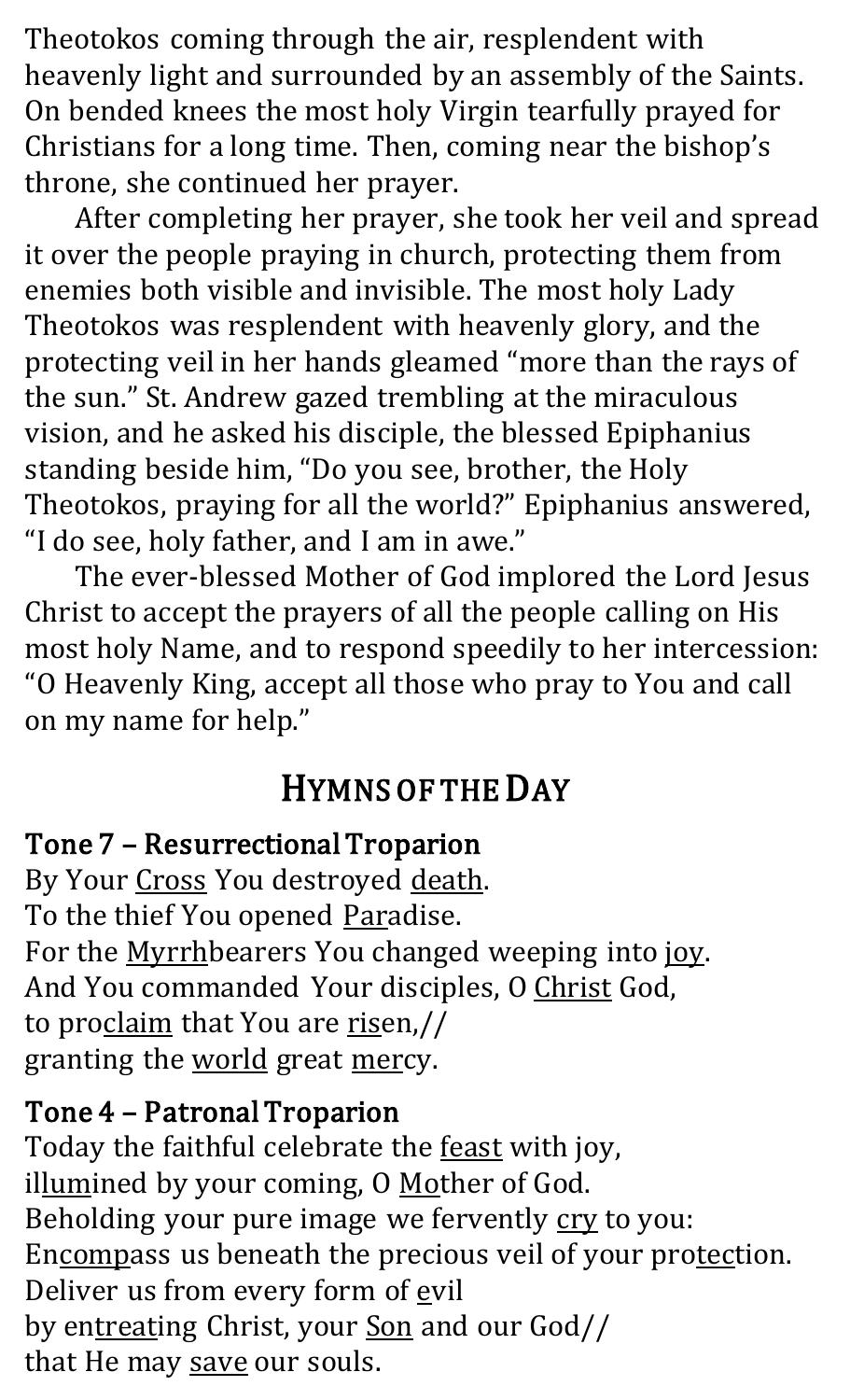# Tone 4 – Troparion for St. Innocent

O Holy Father Innocent, in obedience to the will of God, you accepted dangers and tribulations, bringing many peoples to the knowledge of truth. You showed us the way; now by your prayers help lead us// into the Kingdom of Heaven!

# Tone 7 – Resurrectional Kontakion

The dominion of death can no longer hold men captive, for Christ descended, shattering and destroying its powers. Hell is bound, while the Prophets rejoice and cry: "The Savior has come to those in faith;// enter, you faithful, into the Resurrection!"

# Tone 2 – Kontakion for St. Innocent

Your life, holy Father Innocent, Apostle to our land, proclaims the dispensation and grace of God! For, laboring in dangers and hardships for the Gospel of Christ, you were kept unharmed and exalted in humility.// Pray that He may guide our steps in the way we should go!

## Tone 3 – Patronal Kontakion

Today the Virgin stands in the midst of the Church, And with choirs of saints she invisibly prays to God for us. Angels and bishops worship.

Apostles and prophets rejoice together,// Since for our sake she prays to the eternal God.

# SCRIPTURE READINGS

# Tone 7 – Sunday Prokeimenon (Psalm 28)

The Lord shall give strength to His people! / The Lord shall bless His people with peace!

# Tone 3 – Song of the Theotokos (Luke 1)

My soul magnifies the Lord, / and my Spirit rejoices in God my Savior!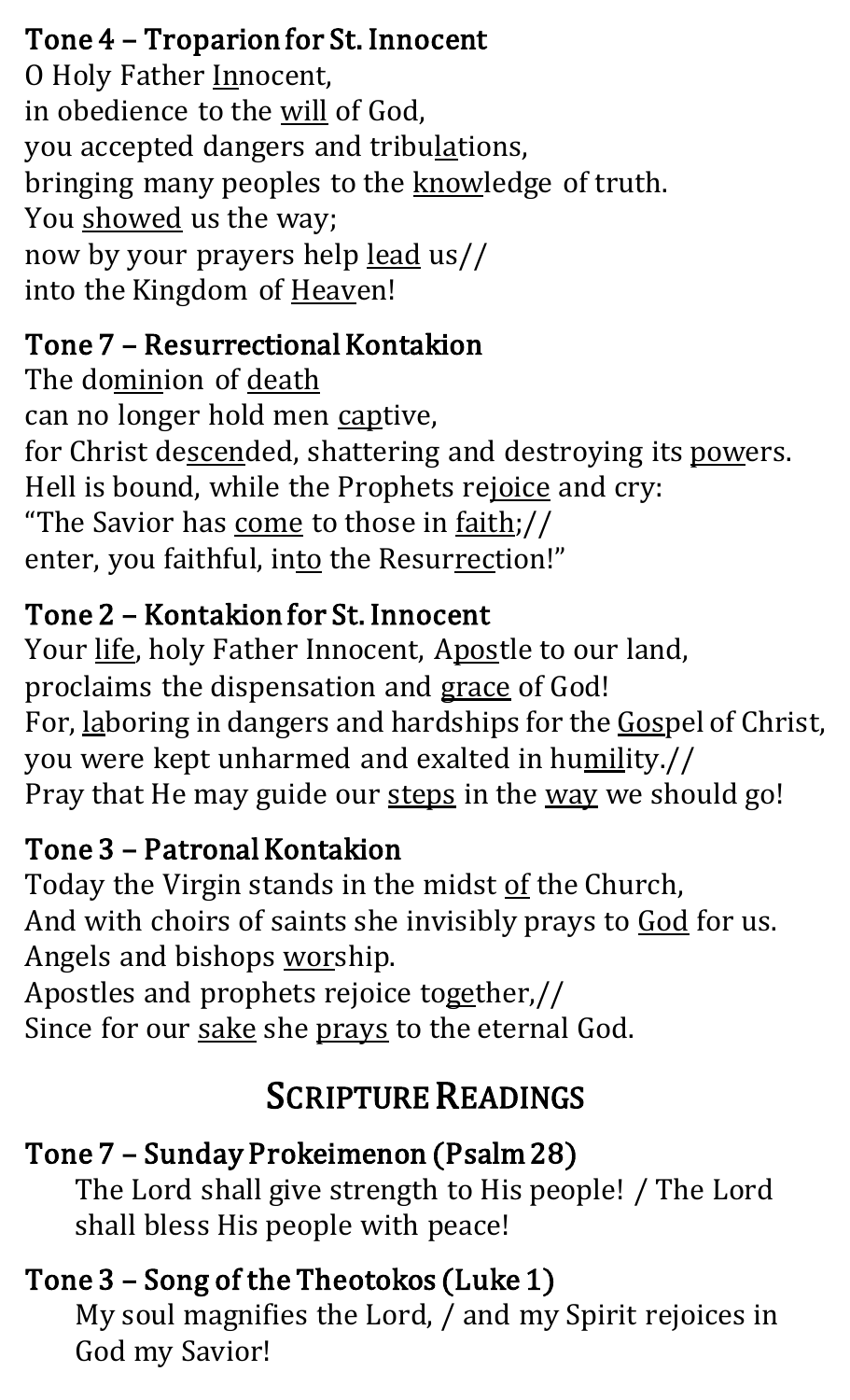#### Epistle: 2 Corinthians 6.1-10 (Sunday)

We then, brethren, as fellow-workers with Him, also plead with you not to receive the grace of God in vain. For He says: "In an acceptable time I have heard you, and in the day of salvation I have helped you."

Behold, now is the acceptable time; behold, now is the day of salvation! We give no offense in anything, that our ministry may not be blamed. But in all things we commend ourselves as ministers of God: in much patience, in tribulations, in needs, in distresses, in beatings, in imprisonments, in unrest, in labors, in sleeplessness, in fasting; by purity, by knowledge, by longsuffering, by kindness, by the Holy Spirit, by sincere love, by the word of truth, by the power of God, by the armor of righteousness on the right hand and on the left, by honor and dishonor, by evil report and good report; as deceivers, and yet true; as unknown, and yet well known; as dying, and behold we live; as chastened, and yet not killed; as sorrowful, yet always rejoicing; as poor, yet making many rich; as having nothing, and yet possessing all things.

#### Hebrews 9.1-7 (Theotokos)

 Brethren: Even the first covenant had ordinances for divine service and an earthly sanctuary. For a tabernacle was prepared: the first part, which is called the sanctuary, contained the lampstand, the table, and the showbread; and behind the second veil, the part of the tabernacle which is called the Holiest of All contained the golden censer and the ark of the covenant overlaid on all sides with gold, in which were the golden pot that had the manna, Aaron's rod that budded, and the tablets of the Law. And above it were the cherubim of glory, overshadowing the mercy seat. Of these things we cannot now speak in detail.

Now, when these things had been prepared, the priests would always go into the first part of the tabernacle to perform the services. But the high priest went alone into the second part only once a year, not without blood, which he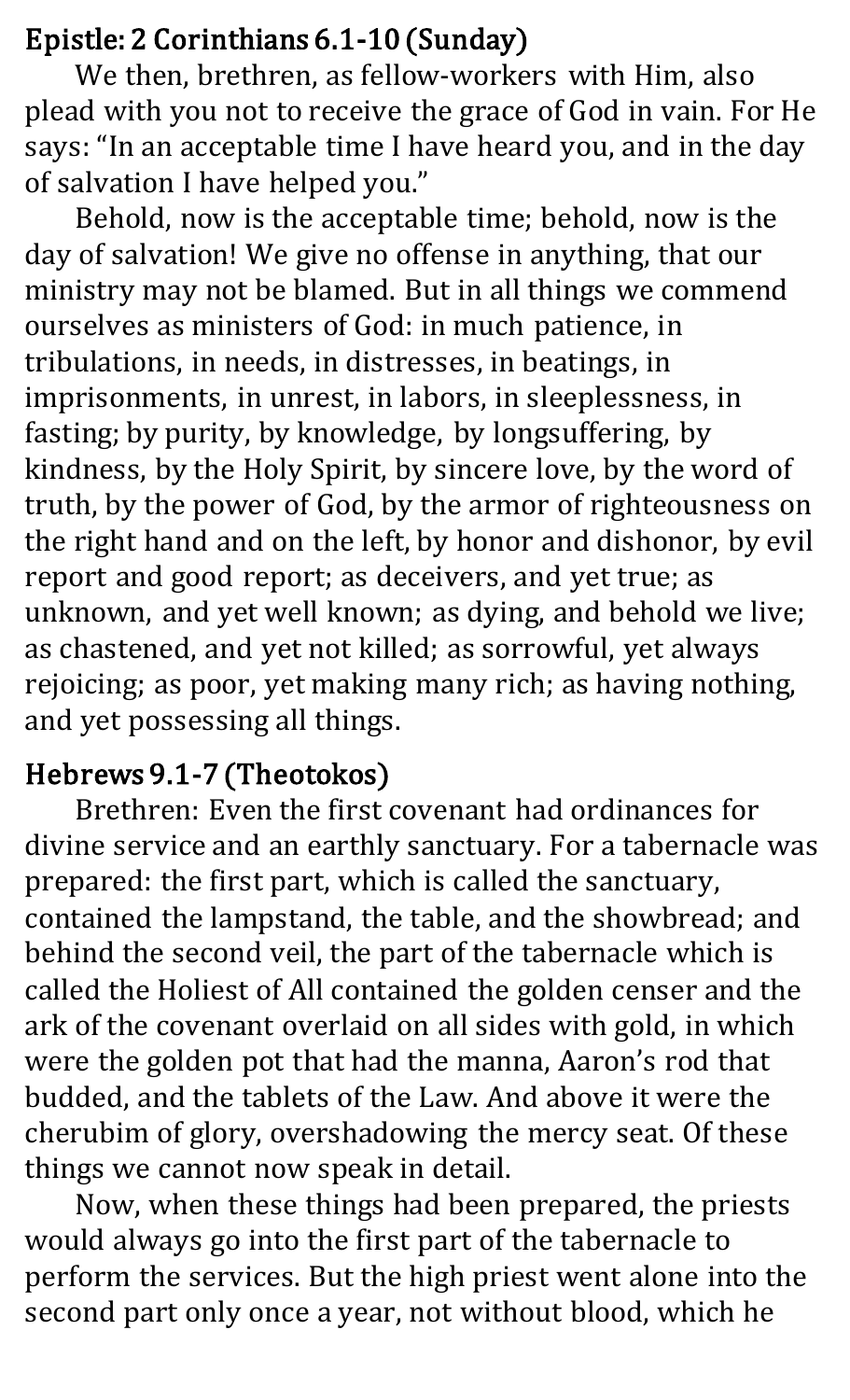offered for himself and for the people's sins committed in ignorance.

## Gospel: Luke 7.11-16 (Sunday)

At that time, it happened that Jesus went into a city called Nain; and many of His disciples went with Him, and a large crowd. And when He came near the gate of the city, behold, a dead man was being carried out, the only son of his mother; and she was a widow. And a large crowd from the city was with her. When the Lord saw her, He had compassion on her and said to her, "Do not weep."

Then He came and touched the open coffin, and those who carried him stood still. And He said, "Young man, I say to you, arise."

 So he who was dead sat up and began to speak. And He presented him to his mother. Then fear came upon all, and they glorified God, saying, "A great prophet has risen up among us," and, "God has visited His people."

## Luke 10.38-42; 11.27-28

At that time, Jesus entered a certain village; and a woman named Martha welcomed Him into her house. And she had a sister called Mary, who sat at Jesus' feet and heard His word. But Martha was distracted with much serving, and she approached Him and said, "Lord, do You not care that my sister has left me to serve alone? Therefore, tell her to help me."

And Jesus answered and said to her, "Martha, Martha, you are worried and troubled about many things. But one thing is needed, and Mary has chosen that good part, which will not be taken away from her."

And it happened, as He spoke these things, that a certain woman from the crowd raised her voice and said to Him, "Blessed is the womb that bore You, and the breasts which nursed You!"

But He said, "More than that, blessed are those who hear the word of God and keep it!"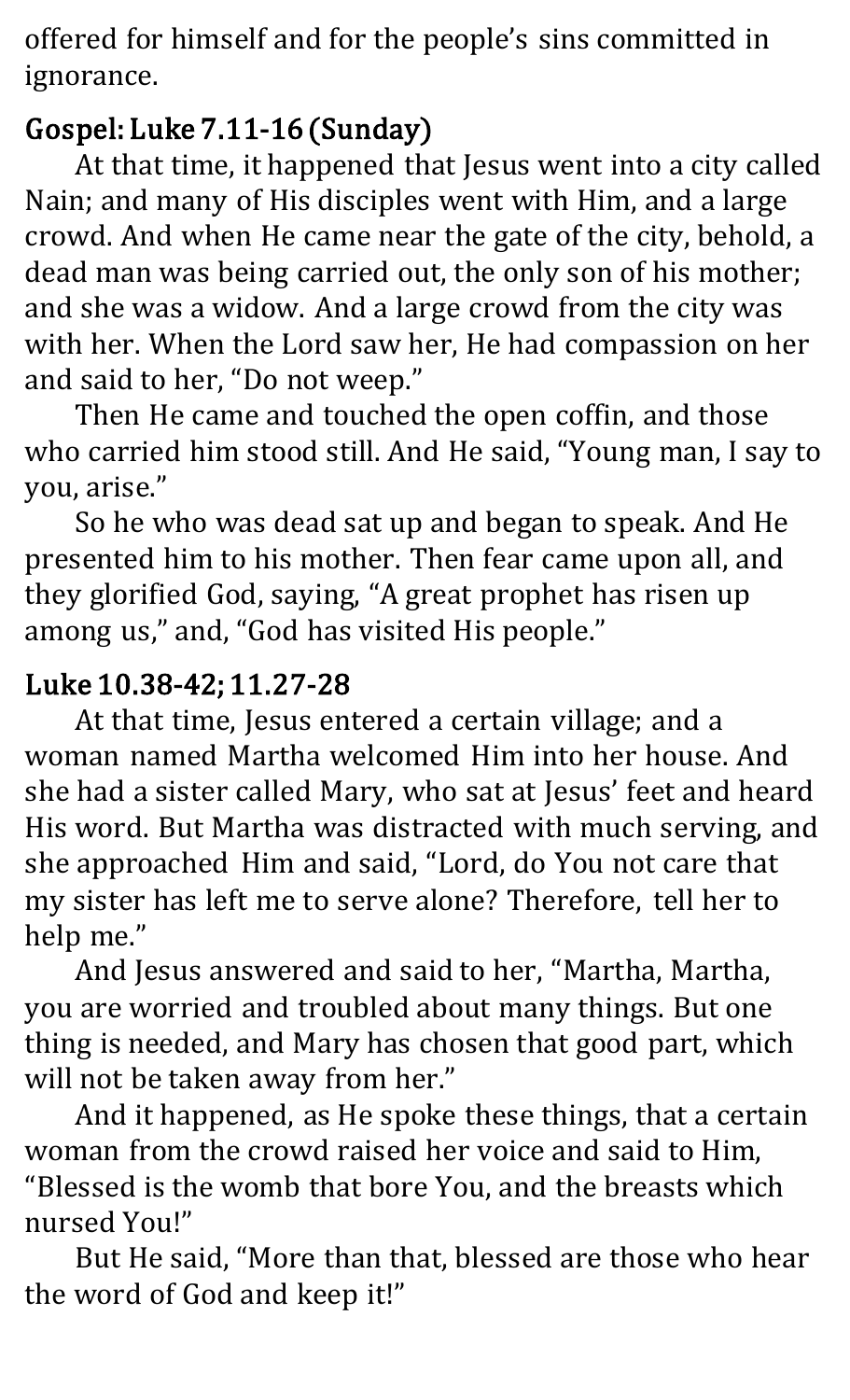# WE REMEMBER IN PRAYER

| N.Dep. Constantin Ardeleanu<br>Alvin Erbesti<br><b>Rosemary Brill</b> |                 | <b>Ev.Mem.</b> Paraskeva Rusak ('55)<br>Katherine Nestoruk ('26)<br><b>Anatol Meuch</b> |
|-----------------------------------------------------------------------|-----------------|-----------------------------------------------------------------------------------------|
|                                                                       |                 |                                                                                         |
| Health &                                                              |                 | <b>Barbara</b>                                                                          |
| Salvation:                                                            | Laila           | Kristin                                                                                 |
| Mat. Anna                                                             | Paula           | Linda                                                                                   |
| Archpr. Peter                                                         | <b>Stacey</b>   | Phyllis                                                                                 |
| Pr. John                                                              | Jeramie         | Kay                                                                                     |
| Pr. Christopher                                                       | Olivia          | Fred                                                                                    |
| Mat. Jennifer                                                         | Parker          | Larry                                                                                   |
| Andrew                                                                | Melissa         | Rollie                                                                                  |
| Gideon                                                                | Jonathan        | Martin                                                                                  |
| Kevin                                                                 | Matthew         | Alexandra                                                                               |
| Jon                                                                   | Shaun           | Mark                                                                                    |
| Tanya                                                                 | Gail            | Alexa                                                                                   |
| Jovan                                                                 | Maria           | Paula                                                                                   |
| Julia                                                                 | Snezana         | Alexandra                                                                               |
| Warren                                                                | Barbara         | James                                                                                   |
| Carol                                                                 | <b>Thomas</b>   | Nada                                                                                    |
| Tom                                                                   | Carol           | Joanne                                                                                  |
| Elizabeth                                                             | Jessica         | Ronald                                                                                  |
| Tina                                                                  | Eduardo         | Michael                                                                                 |
| Adam                                                                  | Christine       | Joseph                                                                                  |
| <b>Brittany</b>                                                       | Tom             | Rachel                                                                                  |
| Jennifer                                                              | <b>Nicholas</b> | Kathleen                                                                                |
| Lennox                                                                | <b>Natalie</b>  |                                                                                         |

\*If you know someone who needs prayer, please give their name to Fr Jacob

# ANNOUNCEMENTS

Thank you to all who worked to make our Patronal Feast Day celebration beautiful and enjoyable!

Following the Divine Liturgy today, in place of coffee hour we will have a dinner to celebrate the 108<sup>th</sup> anniversary of our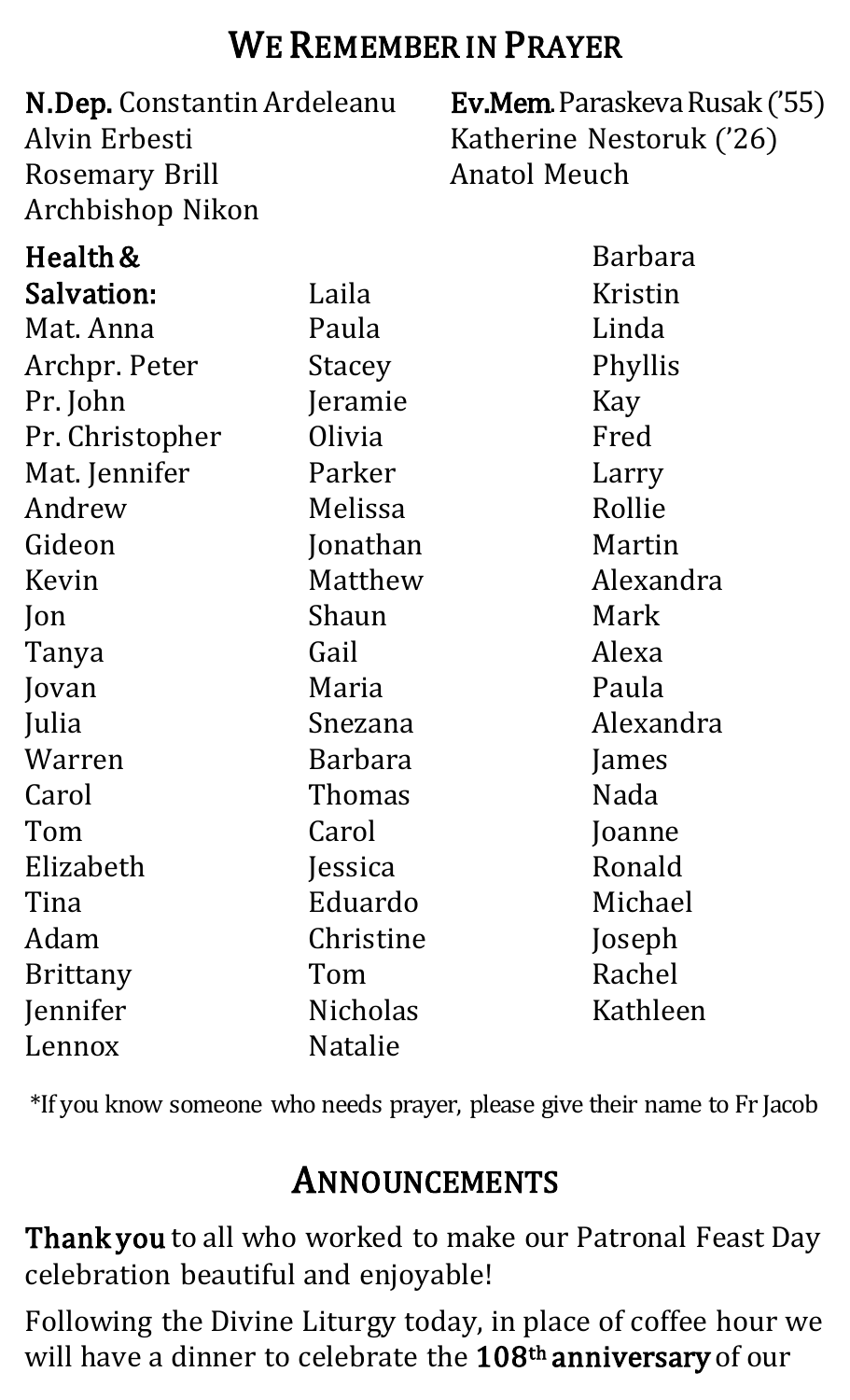church. There is no charge; however, please consider making a donation to help cover our costs.

This Tuesday is the annual Midwest Diocesan Assembly in Cleveland, OH. Our elected lay delegate, Jakob Delich, is unable to make the trip, so the parish council has selected Nick Rozdelsky as alternate in his stead.

A parents group will begin meeting to discuss Dr. Philip Mamalakis' book *Parenting Toward the Kingdom*. The first meeting is Oct. 13. See Mat. Jenna if you would like to join.

### Mark your calendars:

- Oct 8: Women's Sodality meeting @ 10am
- Oct 9: Bible Study @ 7pm
- Oct 10: Faith Enrichment @ 10am
- Nov 3: O-Club Trivia Night to support IOCC's hurricane response in the Bahamas and Carolinas.

## Last week's offerings to the Lord: \$3,745

Father's Wish List: Embroidered altar & table cloths: \$1,300/set White, Blue, Purple, Green, or Gold

To contribute toward an item, add the amount to your regular gift, noting this on your envelope and (if appropriate) in whose memory.

# College Student Sunday

# A Message from the Assembly of Canonical Orthodox Bishops

Beloved Clergy and Faithful,

We greet you with joy as we announce the date for College Student Sunday, benefiting Orthodox Christian Fellowship (OCF). To support the incredible efforts of our students, College Student Sunday will be the first Sunday of